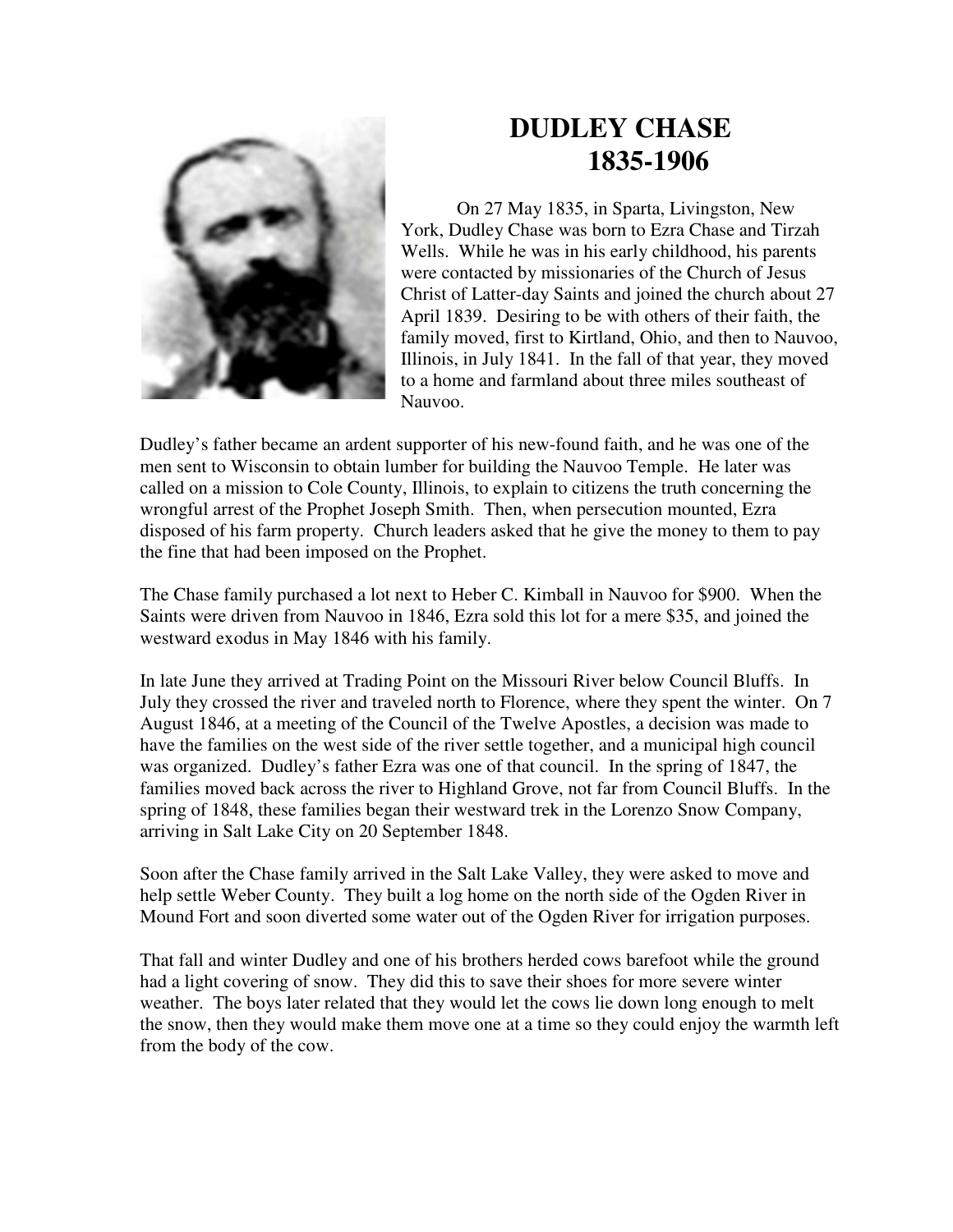Dudley's father Ezra had been conservative, placing all of his family members on rations from the time they left Nauvoo, so the family was never without food. They were able to raise a crop in their newly established home during the summer of 1849.

On 2 May 1850, the Chase family was called to accompany Brigham Young to colonize and carry the Gospel to the people in California. On 9 July 1850, they arrived at the head of Deer Creek, about ten miles west of Mud Springs, El Dorado, California. In September 1853, they settled in the San Jose Valley about seven miles east of San Jose City, and then in September 1856, they moved to San Bernardino. While there, Dudley met Samantha Crismon, daughter of Charles and Mary Hill Crismon, and they married on 19 July 1857.

On 24 July 1857, when church leaders became aware that Colonel Albert S. Johnston was being sent with his army to Utah to suppress the Mormon uprising, those who were serving missions were directed by church authorities to return to Utah. Accordingly, in December of that year the Chase family began their journey, traveling as far as Santa Clara, Utah, by January 1858, then on to Salt Lake City in August of that same year.

In December 1858, Dudley started for Los Angeles for freight, returning in April 1859. He took another journey to Sacramento for freight in June, returning in 1 May 1860. Both trips were made by ox team.

On 4 September 1861, Dudley moved with his wife and young daughter to Harrisville (now Farr West) where they homesteaded 160 acres of land. Existing records indicate that the land includes property in Farr West now lying west of 1200 West Street and south of West Harrisville Road. Dudley's family records indicate the family lived in a wagon box placed on the ground while he built a log cabin.

Dudley was called to serve a short term mission for the church to Vermont, and left home in November 1871. While laboring there, he walked into a field to contact some men who were working there. One man said in a not-too-friendly voice, "Well, if I was looking for a Chase to kill, you would be the first victim." Dudley countered, "I'm your man; that's my name."

On 25 Jul 1868, a petition was submitted to the Weber County Court to have the Harrisville district enlarged and made into a precinct. When the petition was approved, Dudley Chase was elected constable. In 1870, when leaders in Harrisville organized blacksmithing as an institution based on cooperative principles, Dudley was named treasurer of the organization. Four years later when the United Order was organized in Harrisville by Apostle Erastus Snow, Dudley was named one of the directors. On 28 May 1877, when the Harrisville Ward was first organized, Pleasant Green Taylor was sustained as bishop with counselors William C. Rawson and Dudley Chase.

Dudley and his first wife Samantha Crismon, whom he had married in San Bernardino, California, had five sons and five daughters: Luella Crismon Chase (1859), Dudley Wells Chase (1862), Charles Ezra Chase (1864), Mary Ellen Chase (1866), Cynthia Adeline Chase